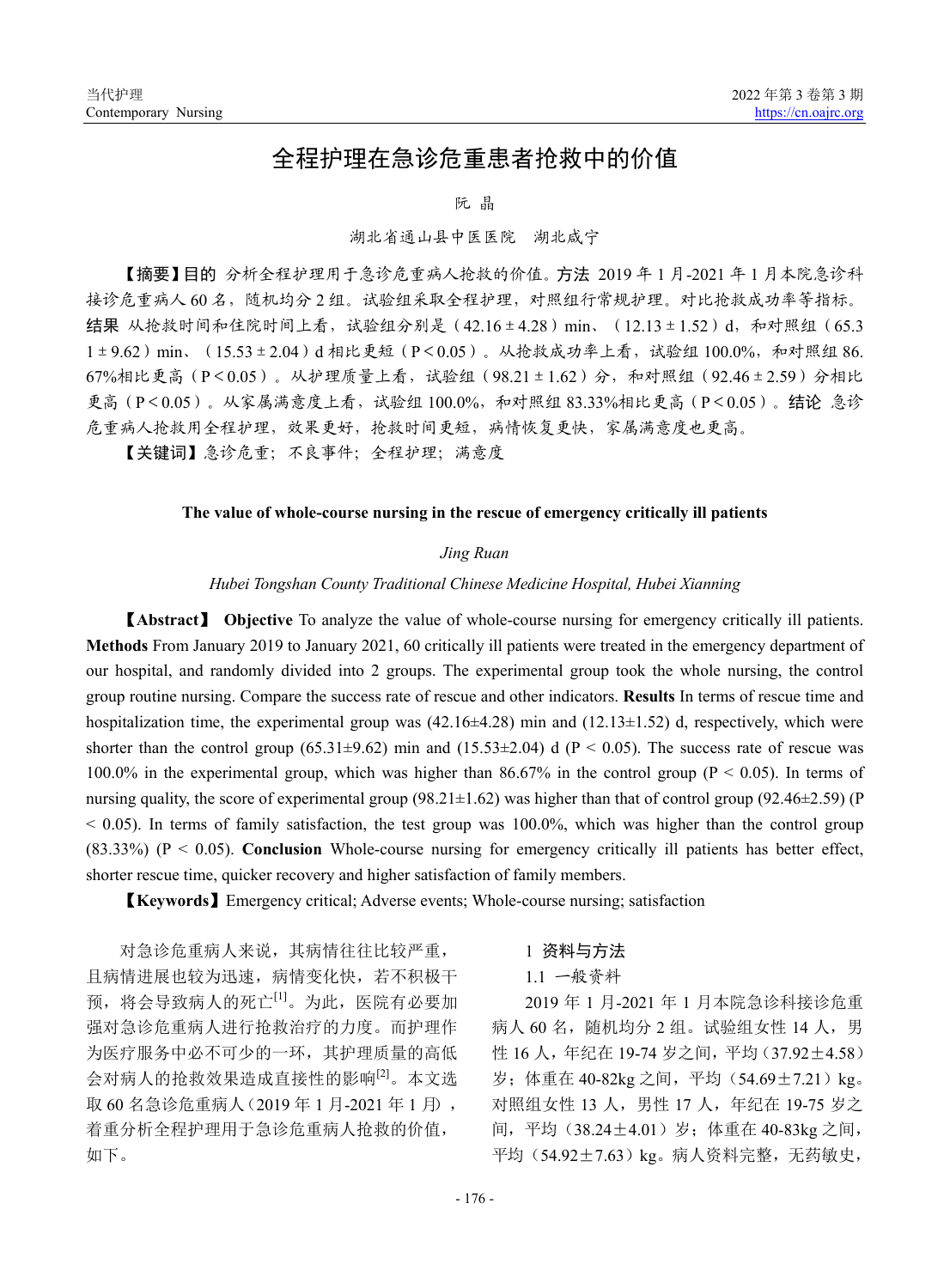无精神病史。排除恶性肿瘤临终期者、急性传染性 疾病者、中途退出研究者、有精神病史者与过敏体 质者<sup>[3]</sup>。2组体重等相比, P>0.05, 具有可比性。

1.2 方法

2 组都接受常规护理:检查协助、注意事项告 知与病情监测等。试验组配合全程护理: (1)组建 全程护理小组,任命护士长为组长,从科室中选拔 多名高资历的护士入组,并对他们进行培训。开展 小组会议,总结危重病人护理工作中存在的问题, 分析原因,并提出解决对策,完善护理方案,优化 护理流程。(2)病人入院后,护士需予以其热情的 接待,并主动与病人和家属沟通,以建立起良好的 护患关系。强化护患沟通力度,对于意识清醒者, 需积极与之沟通,同时帮助病人解决心理问题,用 语言鼓励病人,尊重病人,理解病人,保护好病人 隐私。另外,也可通过面部表情、肢体语言或者眼 神等予以病人鼓励和支持。(3)安排经验丰富的护 士对病人进行快速分诊,评估病人危重等级,然后 根据分级结果,对其施以针对性的急救护理。积极 配合抢救医生的操作,确保急救工作能够顺利开展, 以为病人赢得最佳的救治时机。迅速为病人开通静 脉通路,予以病人吸氧治疗,及时对病人呼吸道中 的分泌物进行清除,确保病人呼吸顺畅。严密监测 病人体征,观察病情变化,若有异常,立即处理。

(4)妥善固定各管道,注意检查管道情况,避免管 道弯曲或者受压。备好急救药品与抢救设备,如: 急救箱、氧气、呼吸囊和气筒等。待病人病情稳定 后,及时告知家属病人的情况,同时做好家属的思 想工作,让家属能够安心。

1.3 评价指标

(1)记录 2 组抢救时间与住院时间。

(2)统计 2 组抢救成功者例数。

(3)用自制调查表评估 2 组护理质量,涉及操 作技术、基础护理与服务态度等内容,总分 100。

(4)调查家属满意度,等级评分标准如下:满 意 91-100 分,一般 71-90 分,不满意 0-70 分。对满 意度的计算以(一般+满意)/n\*100%的结果为准<sup>[4]</sup>。

1.4 统计学分析

数据处理经 SPSS 20.0, t 对计量资料 (  $\bar{x}$  ± *s* ) 检验, $x^2$ 对计数资料[n(%)]检验。若 P<0.05, 差异显著。

2 结果

2.1 抢救效率分析

从抢救时间和住院时间上看,试验组比对照组 更短(P<0.05)。如表 1。

表 1 统计抢救效率表  $(\bar{x} \pm s)$ 

| 组别    | 例数 | 抢救时间(min)      | 住院时间(d)          |
|-------|----|----------------|------------------|
| 试验组   | 30 | $42.16 + 4.28$ | $12.13 \pm 1.52$ |
| 对照组   | 30 | $65.31 + 9.62$ | $15.53 \pm 2.04$ |
| $X^2$ |    | 10.3148        | 4.5973           |
| P     |    | 0.0000         | 0.0000           |
|       |    |                |                  |

2.2 抢救成功率分析

统计结果显示,对于抢救成功者,试验组 30 人, 占 100.0%;对照组 26 人,占 86.67%。对比可知, 试验组抢救成功率更高(P<0.05)。

2.3 护理质量分析

从护理质量上看,试验组(98.21±1.62)分, 对照组(92.46±2.59)分,对比可知,试验组得分 更高 (t=7.9215, P<0.05).

2.4 满意度分析

从家属满意度上看,试验组 100.0%,和对照组 83.33%相比更高(P<0.05)。如表 2。

表 2 统计家属满意度调查结果表 [n, (%) ]

| 组别          | 例数 | 不满意      | 一般        | 满意        | 满意度    |
|-------------|----|----------|-----------|-----------|--------|
| 试验组         | 30 | 0(0.0)   | 10(33.33) | 20(66.67) | 100.0  |
| 对照组         | 30 | 5(16.67) | 13(43.33) | 12(40.0)  | 83.33  |
| $\rm\,X}^2$ |    |          |           |           | 6.9254 |
| D           |    |          |           |           | 0.0307 |

3 讨论

临床上,急诊危重病人十分常见,以严重创伤、

急性食物中毒与心脑血管等疾病为主,可损害病人 身体健康,降低生存质量[5,6]。通过积极的抢救治疗